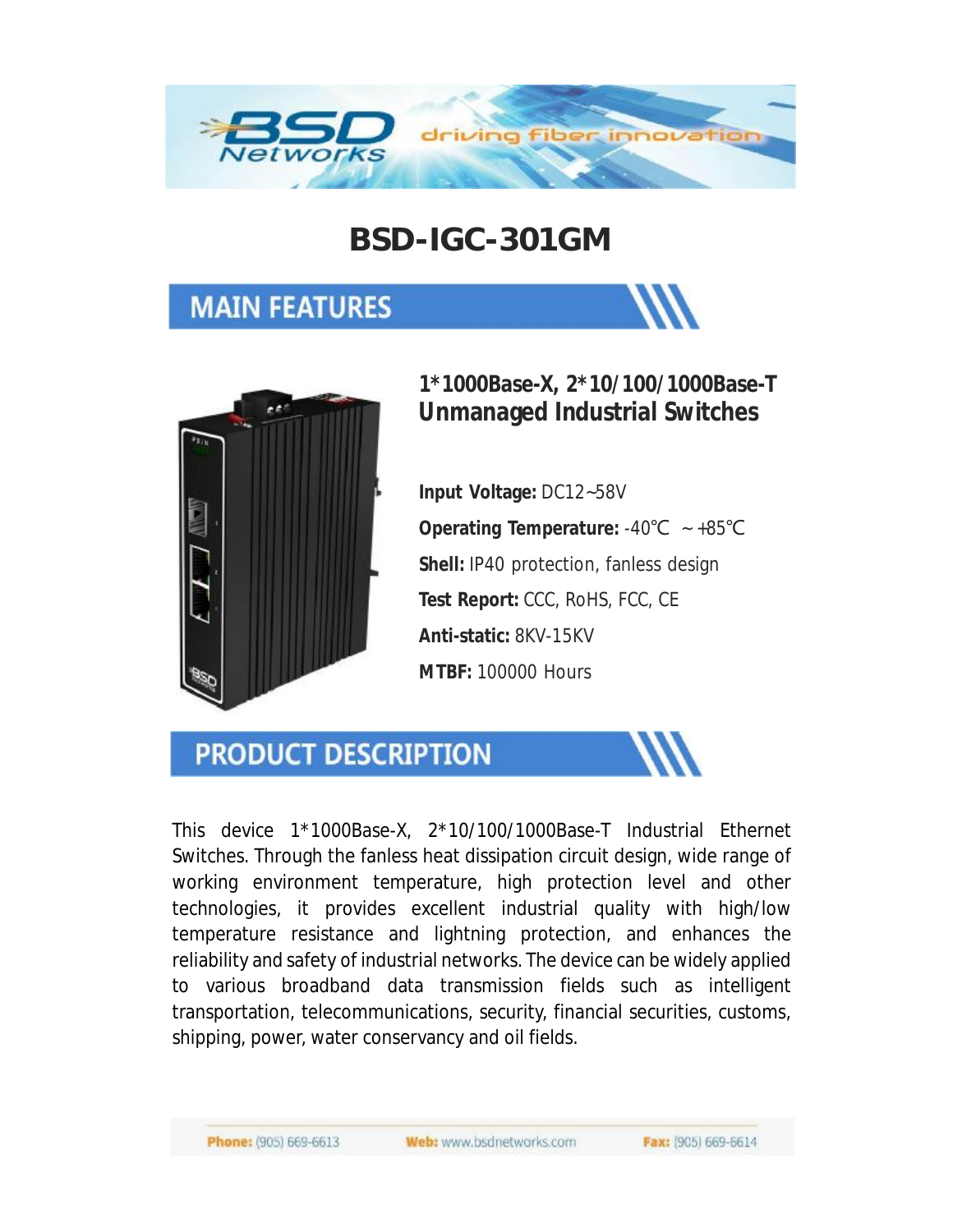

# **PRODUCT PARAMETERS**

| Provider Mode Ports                |                                                                                       |
|------------------------------------|---------------------------------------------------------------------------------------|
| Fixed port                         | 1*1000Base-X, 2*10/100/1000Base-T                                                     |
| Power interface                    | Phoenix terminal, dual power supply                                                   |
| <b>LED</b> Indicators              | PWR, Main board fiber port indicator,<br>NMC,<br>Expansion board fiber port indicator |
|                                    |                                                                                       |
| <b>DIP Switch Instructions</b>     |                                                                                       |
| 1 LFP                              | LFP/ Remote PD Reset                                                                  |
| 2 LGY                              | LEGACY (Standard & Non-standard PoE)                                                  |
| 3 VLAN                             | Port Isolation                                                                        |
| 4 RST                              | Reset                                                                                 |
|                                    |                                                                                       |
| Cable Type & Transmission Distance |                                                                                       |
| Twisted-pair                       | 0-100m (CAT5e,CAT6)                                                                   |
| Monomode optical fiber             | 20/40/60/80/100KM                                                                     |
| Multimode optical fiber            | 550m                                                                                  |
|                                    |                                                                                       |
| <b>Network Topology</b>            |                                                                                       |
| Ring topology                      | Unsupported                                                                           |
| Star topology                      | Support                                                                               |
| Bus topology                       | Support                                                                               |
| Tree Topology                      | Support                                                                               |
| Hybrid topology                    | Support                                                                               |
|                                    |                                                                                       |
| <b>Electrical Specifications</b>   |                                                                                       |
| Input voltage                      | DC12~58V                                                                              |
| Total Power consumption            | < 5W                                                                                  |
| Layer 2 Switching                  |                                                                                       |
| Switching capacity                 | 14G                                                                                   |
| Packet forwarding rate             | 10.416Mpps                                                                            |
| MAC address table                  | 8K                                                                                    |
| Buffer                             | 1M                                                                                    |
| Forwarding delay                   | < 5us                                                                                 |
| MDX/MIDX                           | Support                                                                               |
| Flow control                       | Support                                                                               |
| Jumbo frame                        | 10K bytes                                                                             |
| Storm Control                      | Support                                                                               |
| LFP or Remote PD Reset             | Support                                                                               |
|                                    |                                                                                       |
| Port Isolation                     | Support                                                                               |